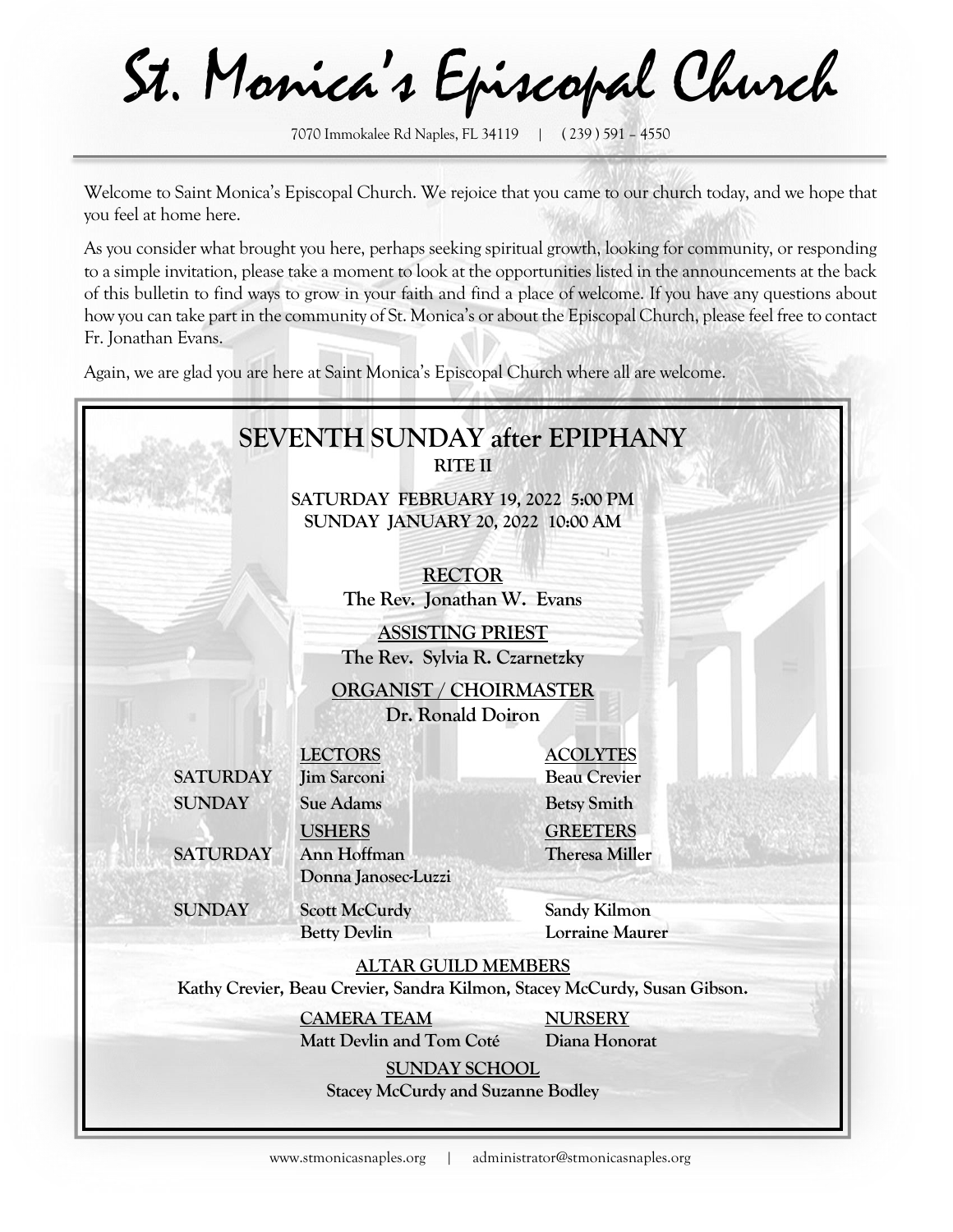### **Service begins with the lighting of the candles and the organ voluntary. Please use this time for silent prayer and meditation.**

*The altar flowers are given today by Tom and Susan Gibson in memory of Susan's parents, Catherine Howe and James Howe.*

| Voluntary                        | Praise to the Lord, the Almighty                                                                                                                                                                                                 | Arr. Paul Manz |
|----------------------------------|----------------------------------------------------------------------------------------------------------------------------------------------------------------------------------------------------------------------------------|----------------|
| <b>Welcome and Announcements</b> |                                                                                                                                                                                                                                  |                |
| Please stand as you are able     |                                                                                                                                                                                                                                  |                |
| Hymn in Procession               | Praise to the Lord, the Almighty                                                                                                                                                                                                 | Hymn 390       |
| <b>Opening Acclamation</b>       |                                                                                                                                                                                                                                  |                |
| Celebrant                        | Blessed be God: Father, Son, and Holy Spirit.                                                                                                                                                                                    |                |
| People                           | And blessed be his kingdom, now and for ever. Amen.                                                                                                                                                                              |                |
| <b>Collect for Purity</b>        |                                                                                                                                                                                                                                  |                |
|                                  | Almighty God, to you all hearts are open, all desires known, and from you no secrets are hid: Cleanse the<br>thoughts of our hearts by the inspiration of your Holy Spirit, that we may perfectly love you, and worthily magnify |                |

your holy Name; through Christ our Lord. *Amen*.

**Gloria Glory to God in the Highest Robert Powell, S** – 280

**Glory to God in the highest, and peace to his people on earth. Lord God, heavenly King, almighty God and Father, we worship you, we give you thanks, we praise you for your glory. Lord Jesus Christ, only Son of the Father, Lord God, Lamb of God, you take away the sin of the world: have mercy on us; you are seated at the right hand of the Father: receive our prayer. For you alone are the Holy One, you alone are the Lord, you alone are the Most High, Jesus Christ, with the Holy Spirit, in the glory of God the Father. Amen.**

## **Collect of the Day**

| Celebrant     | The Lord be with you. |
|---------------|-----------------------|
| <i>People</i> | And also with you.    |
| Celebrant     | Let us pray.          |

O Lord, you have taught us that without love whatever we do is worth nothing: Send your Holy Spirit and pour into our hearts your greatest gift, which is love, the true bond of peace and of all virtue, without which whoever lives is accounted dead before you. Grant this for the sake of your only Son Jesus Christ, who lives and reigns with you and the Holy Spirit, one God, now and for ever. **Amen.**

# **The Word of God**

#### *Please Be Seated*

## **The First Reading** Genesis 45 : 3 – 11, 15

Joseph said to his brothers, "I am Joseph. Is my father still alive?" But his brothers could not answer him, so dismayed were they at his presence.

Then Joseph said to his brothers, "Come closer to me." And they came closer. He said, "I am your brother, Joseph, whom you sold into Egypt. And now do not be distressed, or angry with yourselves, because you sold me here; for God sent me before you to preserve life. For the famine has been in the land these two years; and there are five more years in which there will be neither plowing nor harvest. God sent me before you to preserve for you a remnant on earth, and to keep alive for you many survivors. So it was not you who sent me here, but God; he has made me a father to Pharaoh, and lord of all his house and ruler over all the land of Egypt. Hurry and go up to my father and say to him, 'Thus says your son Joseph, God has made me lord of all Egypt; come down to me, do not delay. You shall settle in the land of Goshen, and you shall be near me, you and your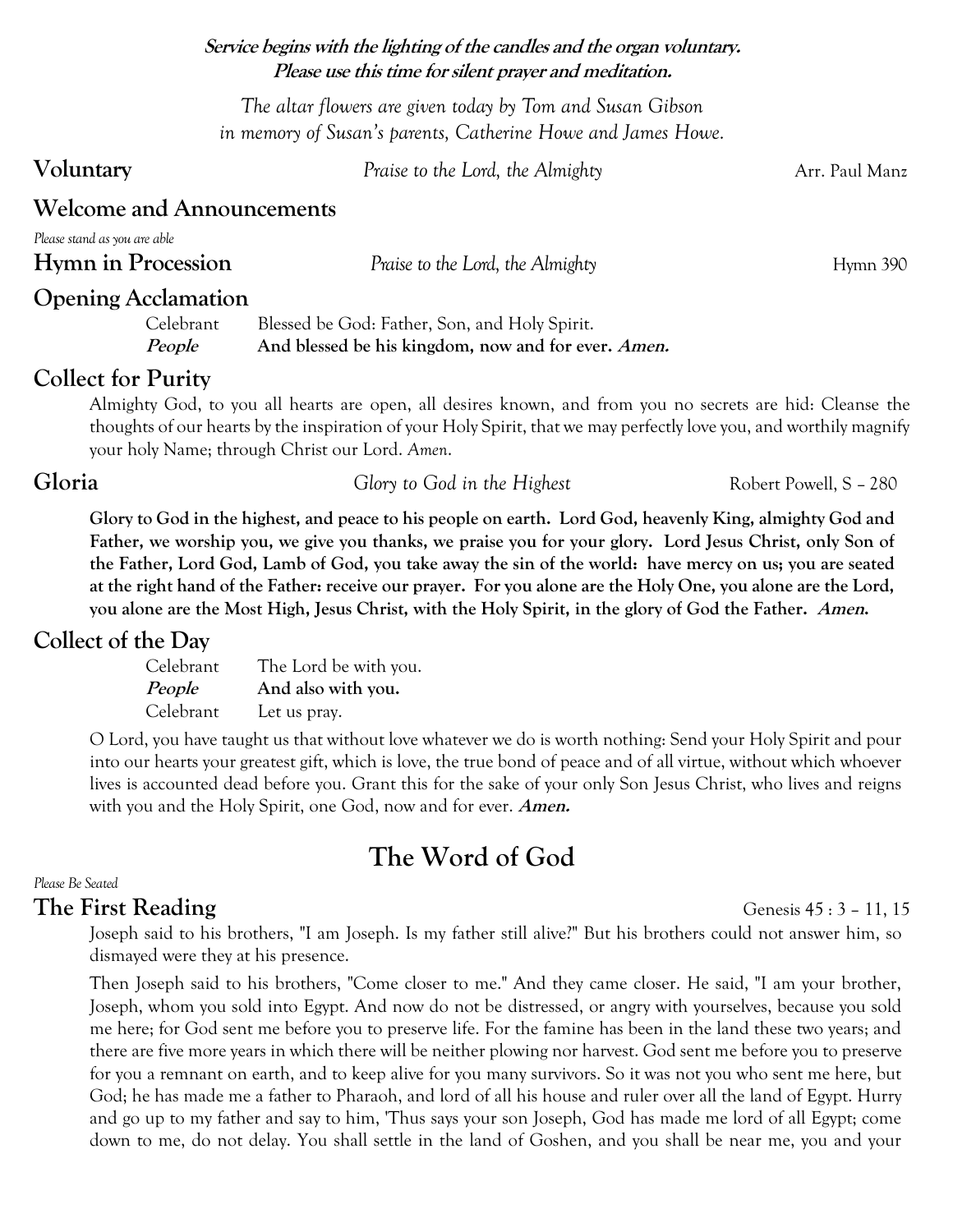children and your children's children, as well as your flocks, your herds, and all that you have. I will provide for you there- since there are five more years of famine to come--so that you and your household, and all that you have, will not come to poverty.'" And he kissed all his brothers and wept upon them; and after that his brothers talked with him.

| Reader | The Word of the Lord. |
|--------|-----------------------|
| People | Thanks be to God.     |



#### **The Second Reading** 1 Corinthians 15 : 35 – 38, 42 – 50

Someone will ask, "How are the dead raised? With what kind of body do they come?" Fool! What you sow does not come to life unless it dies. And as for what you sow, you do not sow the body that is to be, but a bare seed, perhaps of wheat or of some other grain. But God gives it a body as he has chosen, and to each kind of seed its own body. So it is with the resurrection of the dead. What is sown is perishable, what is raised is imperishable. It is sown in dishonor, it is raised in glory. It is sown in weakness, it is raised in power. It is sown a physical body, it is raised a spiritual body. If there is a physical body, there is also a spiritual body. Thus it is written, "The first man, Adam, became a living being"; the last Adam became a life-giving spirit. But it is not the spiritual that is first, but the physical, and then the spiritual. The first man was from the earth, a man of dust; the second man is from heaven. As was the man of dust, so are those who are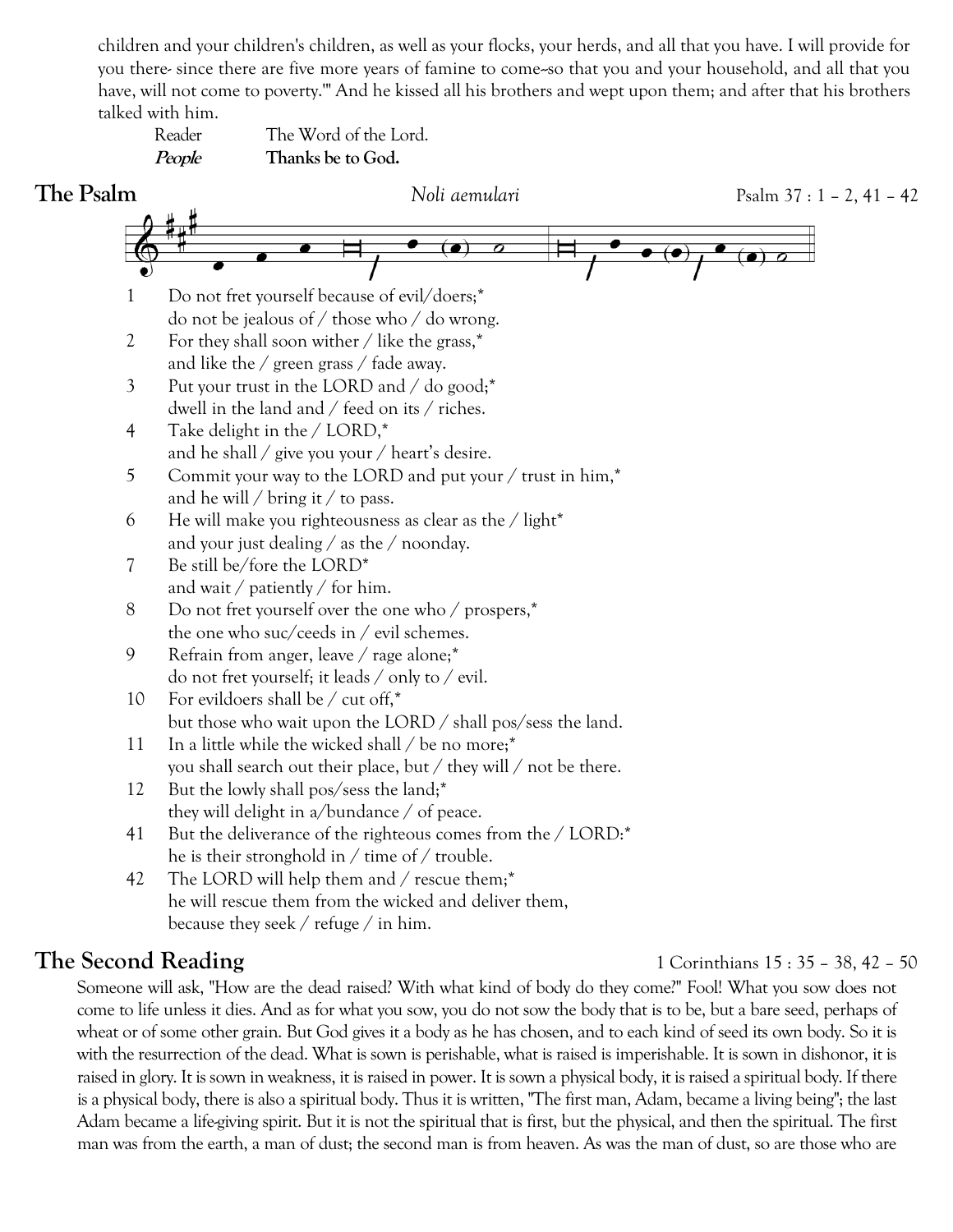of the dust; and as is the man of heaven, so are those who are of heaven. Just as we have borne the image of the man of dust, we will also bear the image of the man of heaven.

What I am saying, brothers and sisters, is this: flesh and blood cannot inherit the kingdom of God, nor does the perishable inherit the imperishable.

| Reader | The Word of the Lord. |
|--------|-----------------------|
| People | Thanks be to God.     |

*Please stand as you are able*

| Gradual Hymn |
|--------------|
|              |

**Father All Loving, Who Rulest in Majesty <b>Hymn** 568

**The Gospel** Luke 6 : 27 – 38

Celebrant The Holy Gospel of our Savior Jesus Christ according to Luke. **People Glory to you, Lord Christ.** 

Jesus said, "I say to you that listen, Love your enemies, do good to those who hate you, bless those who curse you, pray for those who abuse you. If anyone strikes you on the cheek, offer the other also; and from anyone who takes away your coat do not withhold even your shirt. Give to everyone who begs from you; and if anyone takes away your goods, do not ask for them again. Do to others as you would have them do to you.

"If you love those who love you, what credit is that to you? For even sinners love those who love them. If you do good to those who do good to you, what credit is that to you? For even sinners do the same. If you lend to those from whom you hope to receive, what credit is that to you? Even sinners lend to sinners, to receive as much again. But love your enemies, do good, and lend, expecting nothing in return. Your reward will be great, and you will be children of the Most High; for he is kind to the ungrateful and the wicked. Be merciful, just as your Father is merciful.

"Do not judge, and you will not be judged; do not condemn, and you will not be condemned. Forgive, and you will be forgiven; give, and it will be given to you. A good measure, pressed down, shaken together, running over, will be put into your lap; for the measure you give will be the measure you get back."

Celebrant The Gospel of the Lord. **People Praise to you, Lord Christ.** 

**The Sermon** The Rev. Sylvia R. Czarnetzky

*Please stand as you are able*

### **The Nicene Creed**

**We believe in one God, the Father, the Almighty, maker of heaven and earth, of all that is, seen and unseen. We believe in one Lord, Jesus Christ, the only Son of God, eternally begotten of the Father, God from God, Light from Light, true God from true God, begotten, not made, of one Being with the Father. Through him all things were made. For us and for our salvation he came down from heaven: by the power of the Holy Spirit he became incarnate from the Virgin Mary, and was made man. For our sake he was crucified under Pontius Pilate; he suffered death and was buried. On the third day he rose again in accordance with the Scriptures; he ascended into heaven and is seated at the right hand of the Father. He will come again in glory to judge the living and the dead, and his kingdom will have no end. We believe in the Holy Spirit, the Lord, the giver of life, who proceeds from the Father and the Son. With the Father and the Son he is worshiped and glorified. He has spoken through the Prophets. We believe in one holy catholic and apostolic Church. We acknowledge one baptism for the forgiveness of sins. We look for the resurrection of the dead, and the life of the world to come. Amen.**

*Please Stand, Knee,or Sit Reverently*

## **The Prayers of the People**

*The Leader and People pray responsively*

In peace, we pray to you, Lord God.

*Silence*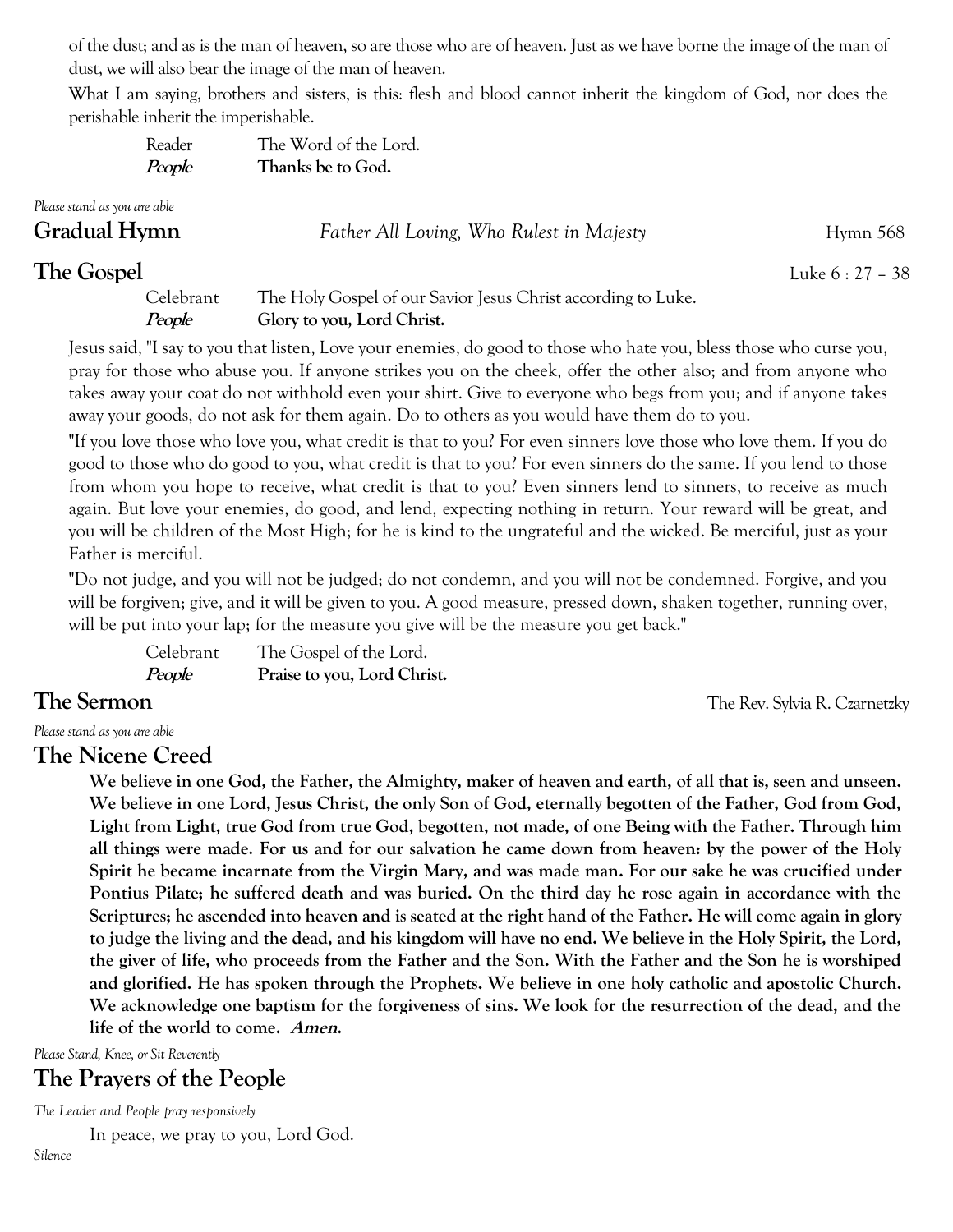For all people in their daily life and work; **For our families, friends, and neighbors, and for those who are alone.**

For this community, the nation, and the world;

**For all who work for justice, freedom, and peace.**

For the just and proper use of your creation;

**For the victims of hunger, fear, injustice, and oppression.**

For all who are in danger, sorrow, or any kind of trouble;

**For those who minister to the sick, the friendless, and the needy.**

For the peace and unity of the Church of God;

**For all who proclaim the Gospel, and all who seek the Truth.**

For Michael our Presiding Bishop, and Dabney our Bishop; and for all bishops and other ministers. **For all who serve God in his Church.**

For the special needs and concerns of this congregation.

#### *Silence*

*The People may add their own petitions*

Hear us, Lord;

#### **For your mercy is great.**

We thank you, Lord, for all the blessings of this life.

*Silence*

*The People may add their own thanksgivings*

We will exalt you, O God our King;

**And praise your Name for ever and ever.**

We pray for all who have died, that they may have a place in your eternal kingdom.

#### *Silence*

*The People may add their own petitions*

Lord, let your loving-kindness be upon them;

**Who put their trust in you.**

#### *Silence*

## **Concluding Collect**

O Lord our God, accept the fervent prayers of your people; in the multitude of your mercies, look with compassion upon us and all who turn to you for help; for you are gracious, O lover of souls, and to you we give glory, Father, Son, and Holy Spirit, now and forever. **Amen.**

## **Confession and Absolution**

|                               | Celebrant | Let us confess our sins against God and our neighbor.                                                                                                                                                                                                                                                                                                                                                                                                                |
|-------------------------------|-----------|----------------------------------------------------------------------------------------------------------------------------------------------------------------------------------------------------------------------------------------------------------------------------------------------------------------------------------------------------------------------------------------------------------------------------------------------------------------------|
| Silence may be observed.      |           |                                                                                                                                                                                                                                                                                                                                                                                                                                                                      |
|                               | All       | Most merciful God, we confess that we have sinned against you in thought, word, and<br>deed, by what we have done, and by what we have left undone. We have not loved you<br>with our whole heart; we have not loved our neighbors as ourselves. We are truly sorry<br>and we humbly repent. For the sake of your Son Jesus Christ, have mercy on us and<br>forgive us; that we may delight in your will, and walk in your ways, to the glory of your<br>Name. Amen. |
|                               | Celebrant | Almighty God have mercy on you, forgive you all your sins through our Lord Jesus Christ,<br>strengthen you in all goodness, and by the power of the Holy Spirit keep you in eternal life.<br>Amen.                                                                                                                                                                                                                                                                   |
| Please stand as you are able. |           |                                                                                                                                                                                                                                                                                                                                                                                                                                                                      |
| The Peace                     |           |                                                                                                                                                                                                                                                                                                                                                                                                                                                                      |
|                               | Celebrant | The peace of the Lord be always with you.                                                                                                                                                                                                                                                                                                                                                                                                                            |
|                               | People    | And also with you.                                                                                                                                                                                                                                                                                                                                                                                                                                                   |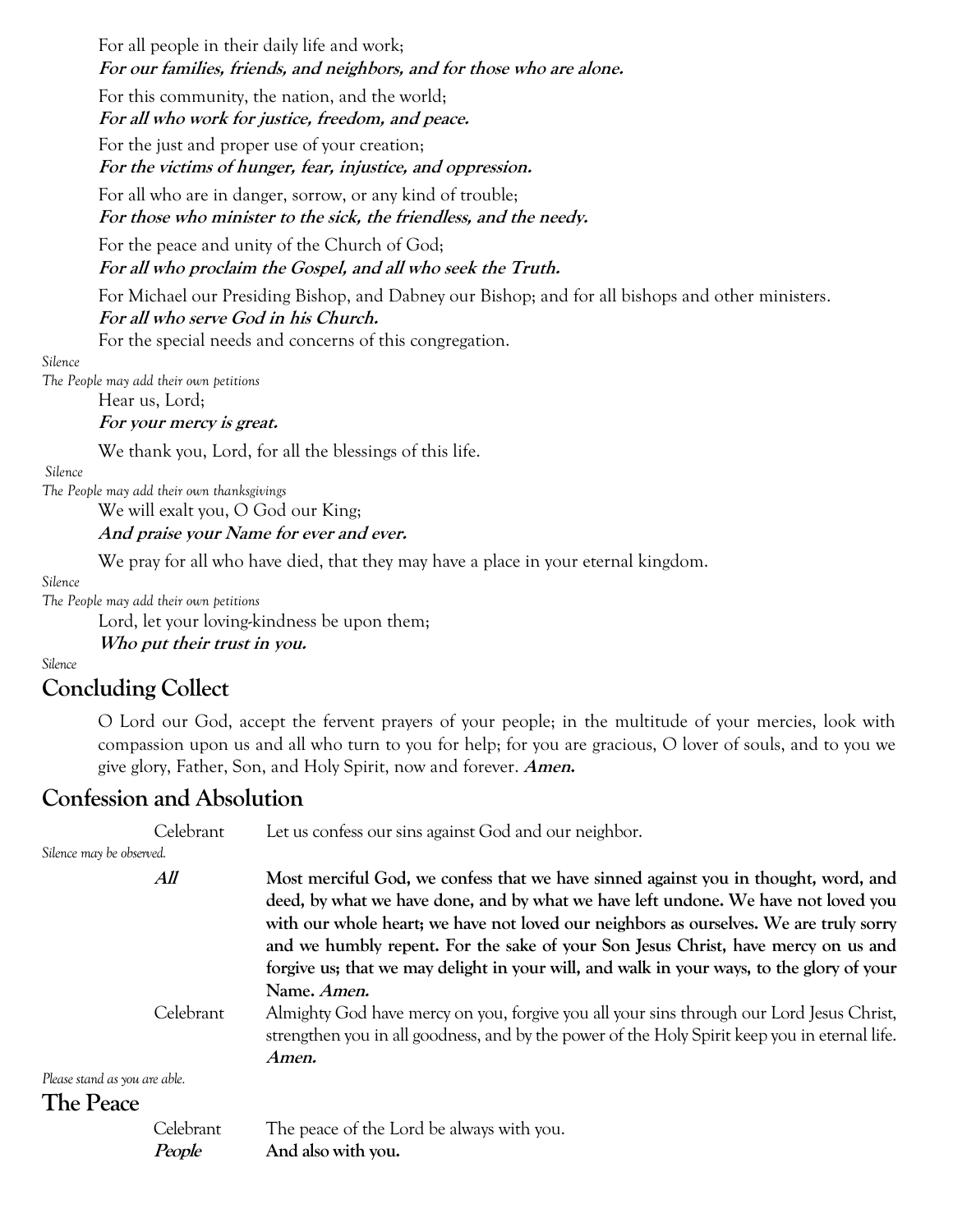# **The Holy Communion**

## **Offertory Sentence**

Ascribe to the Lord the honor due his Name; bring offerings and come into his courts.

## **During the Offering**

| 5 PM Voluntary                | Improvisation on Hyfrydol                                                                                                                                                                                                                                                                                                                                                                                                                                                                                                                                                                                                                                                                          | Paul Manz    |
|-------------------------------|----------------------------------------------------------------------------------------------------------------------------------------------------------------------------------------------------------------------------------------------------------------------------------------------------------------------------------------------------------------------------------------------------------------------------------------------------------------------------------------------------------------------------------------------------------------------------------------------------------------------------------------------------------------------------------------------------|--------------|
| 10 AM Anthem                  | A Prayer of St. Richard of Chichester<br>St. Monica's Choir                                                                                                                                                                                                                                                                                                                                                                                                                                                                                                                                                                                                                                        | L. J. White  |
| Please stand as you are able. |                                                                                                                                                                                                                                                                                                                                                                                                                                                                                                                                                                                                                                                                                                    |              |
| Offertory Hymn                | What Gift Can We Bring                                                                                                                                                                                                                                                                                                                                                                                                                                                                                                                                                                                                                                                                             | <b>VF118</b> |
|                               | $\overline{\phantom{a}}$<br>What<br>gift<br>what<br>bring,<br>can we<br>ent, what<br>to - ken?<br>pres -<br>Give<br>thanks<br>for the<br>2<br>for<br>past,<br>those<br>who had<br>vi - sion,<br>What words<br>can con - vey<br>it<br>the<br>this<br>day?<br>joy<br>of<br>who plant - ed and<br>wa - tered so<br>dreams could come<br>true.<br>When grate - ful we<br>mem - bering, re -<br>come,<br>re -<br>joic - ing,<br>Give<br>thanks<br>for the<br>for<br>stud<br>now,<br>for<br>$-$ y<br>wor - ship,<br>what<br>of<br>song can<br>we<br>fer<br>in<br>hon - or<br>and<br>praise?<br>$\overline{\phantom{a}}$<br>that<br>for<br>mis - sion<br>bids<br>us<br>turn<br>prayer in -<br>to<br>deed. |              |

## **The Great Thanksgiving**<br> **Eucharistic Prayer D, BCP 372**

| Celebrant     | The Lord be with you.                      |
|---------------|--------------------------------------------|
| People        | And also with you.                         |
| Celebrant     | Lift up your hearts.                       |
| <i>People</i> | We lift them to the Lord.                  |
| Celebrant     | Let us give thanks to the Lord our God.    |
| <i>People</i> | It is right to give him thanks and praise. |

#### *The Celebrant continues*:

It is truly right to glorify you, Father, and to give you thanks; for you alone are God, living and true, dwelling in light inaccessible from before time and for ever. Fountain of life and source of all goodness, you made all things and fill them with your blessing; you created them to rejoice in the splendor of your radiance.

Countless throngs of angels stand before you to serve you night and day; and, beholding the glory of your presence, they offer you unceasing praise. Joining with them, and giving voice to every creature under heaven, we acclaim you, and glorify your Name, as we sing,

#### **Sanctus and Benedictus** *Holy, Holy, Holy Lord* R. Proulx, S - 125

**Holy, holy, holy Lord, God of power and might, heaven and earth are full of your glory.**

**Hosanna in the highest. Blessed is he who comes in the name of the Lord. Hosanna in the highest.**

*The Celebrant continues*:

We acclaim you, holy Lord, glorious in power. Your mighty works reveal your wisdom and love. You formed us in your own image, giving the whole world into our care, so that, in obedience to you, our Creator, we might rule and serve all your creatures. When our disobedience took us far from you, you did not abandon us to the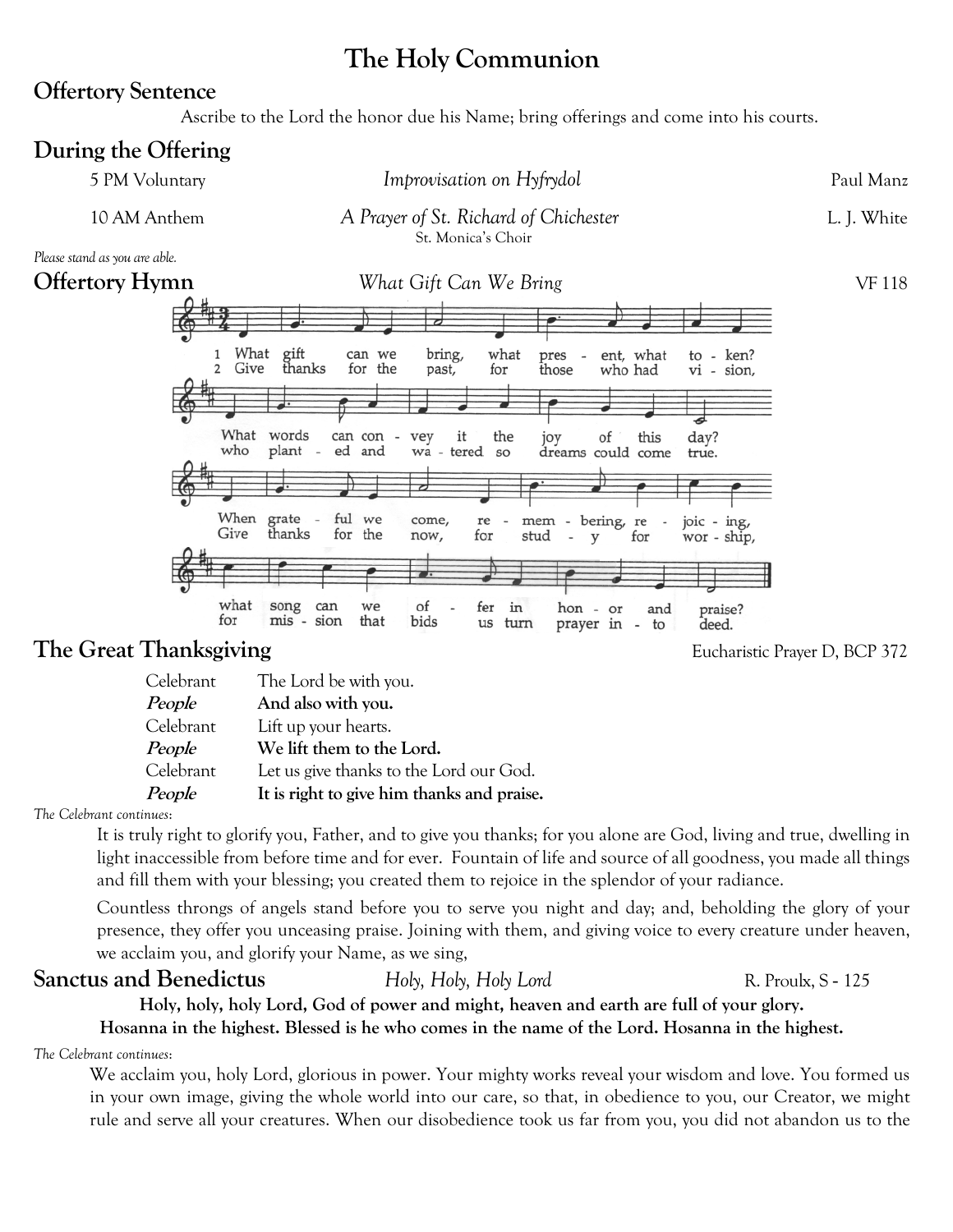power of death. In your mercy you came to our help, so that in seeking you we might find you. Again and again you called us into covenant with you, and through the prophets you taught us to hope for salvation.

Father, you loved the world so much that in the fullness of time you sent your only Son to be our Savior. Incarnate by the Holy Spirit, born of the Virgin Mary, he lived as one of us, yet without sin. To the poor he proclaimed the good news of salvation; to prisoners, freedom; to the sorrowful, joy. To fulfill your purpose he gave himself up to death; and, rising from the grave, destroyed death, and made the whole creation new.

And, that we might live no longer for ourselves, but for him who died and rose for us, he sent the Holy Spirit, his own first gift for those who believe, to complete his work in the world, and to bring to fulfillment the sanctification of all.

When the hour had come for him to be glorified by you, his heavenly Father, having loved his own who were in the world, he loved them to the end; at supper with them he took bread, and when he had given thanks to you, he broke it, and gave it to his disciples, and said, "Take, eat: This is my Body, which is given for you. Do this for the remembrance of me."

After supper he took the cup of wine; and when he had given thanks, he gave it to them, and said, "Drink this, all of you: This is my Blood of the new Covenant, which is shed for you and for many for the forgiveness of sins. Whenever you drink it, do this for the remembrance of me."

Father, we now celebrate this memorial of our redemption. Recalling Christ's death and his descent among the dead, proclaiming his resurrection and ascension to your right hand, awaiting his coming in glory; and offering to you, from the gifts you have given us, this bread and this cup, we praise you and we bless you.

## **Memorial Acclamation** *We Praise You McNeil Robinson, S - 141*

#### **We praise you, we bless you, we give thanks to you, and we pray to you, Lord our God.**

*The Celebrant continues*:

Lord, we pray that in your goodness and mercy your Holy Spirit may descend upon us, and upon these gifts, sanctifying them and showing them to be holy gifts for your holy people, the bread of life and the cup of salvation, the Body and Blood of your Son Jesus Christ.

Grant that all who share this bread and cup may become one body and one spirit, a living sacrifice in Christ, to the praise of your Name.

Remember, Lord, your one holy catholic and apostolic Church redeemed by the blood of your Christ. Reveal its unity, guard its faith, and preserve it in peace.

And grant that we may find our inheritance with St. Monica all the saints who have found favor with you in ages past. We praise you in union with them and give you glory through your Son Jesus Christ our Lord.

Through Christ, and with Christ, and in Christ, all honor and glory are yours, Almighty God and Father, in the unity of the Holy Spirit, for ever and ever.

### **Amen. Amen. Amen.**

**Amen** *Amen Amen McNeil Robinson, S – 147* 

### **The Lord's Prayer**

As our Savior Christ has taught us, we now pray,

**Our Father in heaven, hallowed be your Name, your kingdom come, your will be done, on earth as in heaven. Give us today our daily bread. Forgive us our sin as we forgive those who sin against us. Save us from the time of trial, and deliver us from evil. For the kingdom, the power, the glory are yours, now and for ever. Amen.**

## **The Breaking of the Bread**

**Fraction Anthem** *Christ Our Passover David Hurd, S - 154**David Hurd, S - 154*